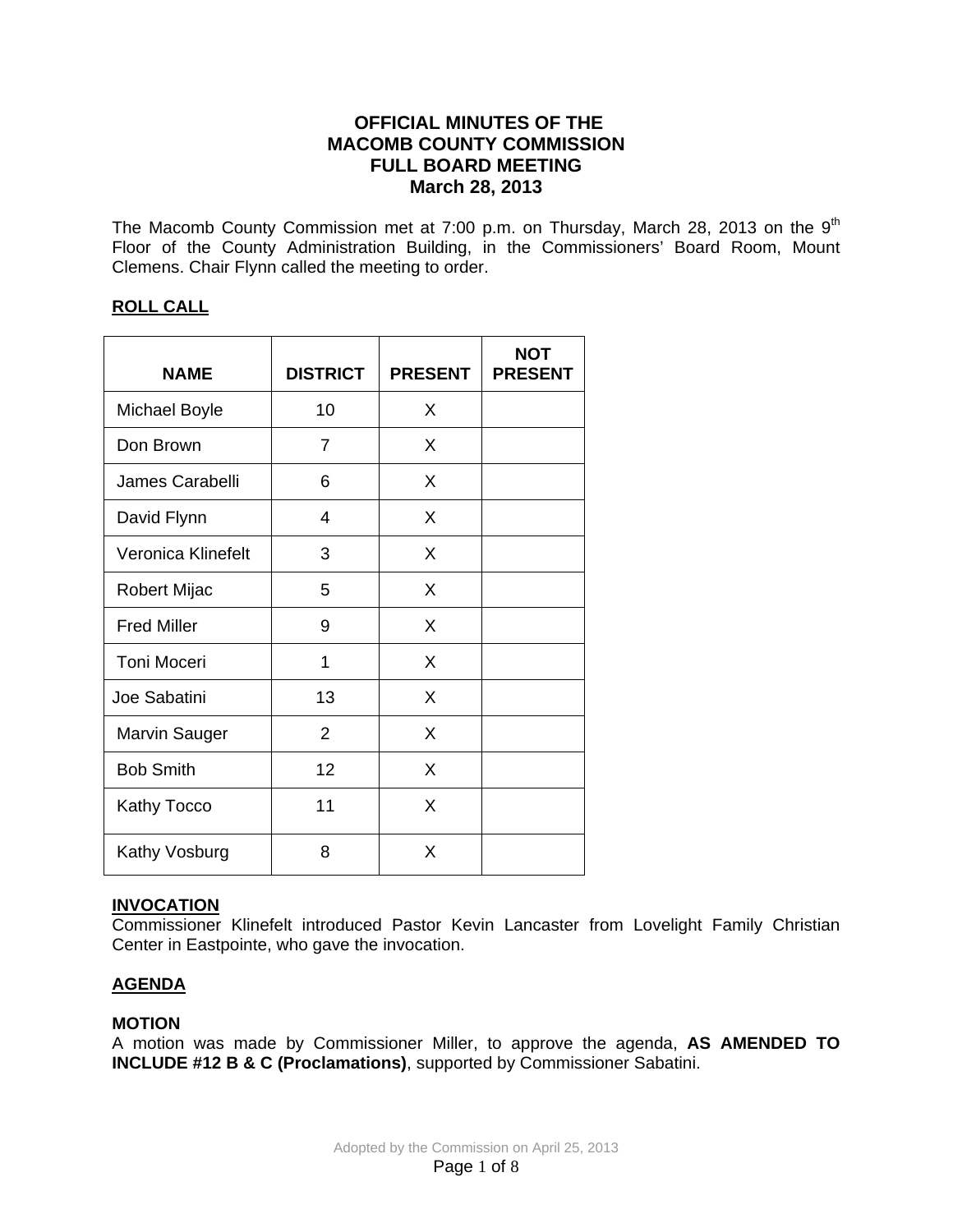Commissioner Vosburg asked to move Item 12C to Item 8a (Motorcycle Safety Awareness) and Chair Flynn added Veterans Commission presentation as Item 8b, without objection. **THE MOTION CARRIED.** 

#### **MINUTES**

#### **MOTION**

A motion was made by Commissioner Tocco, to approve the minutes dated February 28, 2013 (Full) and March 14, 2013 (Special), supported by Commissioner Carabelli. **THE MOTION CARRIED**.

#### **PUBLIC PARTICIPATION**

Scott Joseph, 51692 Sara Court, Macomb Township

#### **PRESENTATION TO BOARD FROM GIRL SCOUTS OF SOUTHEASTERN MICHIGAN**

Denise Dalrymple, CEO of Girl Scouts of SE Michigan and Elaine Marcotte thanked the Commission for casual day donations.

## **PROCLAMATION TO PROCLAIM MAY 2013 MOTORCYCLE SAFETY AWARENESS MONTH**

# **MOTION**

**R13-050** A motion was made by Commissioner Vosburg, to proclaim May 2013 Motorcycle Safety Awareness Month, supported by Commissioner Sabatini. **THE MOTION CARRIED.** 

## **PRESENTATION OF PROCLAMATION FOR MOTORCYCLE SAFETY AWARENESS MONTH**

## **PRESENTATION OF COMMERCIAL FROM VETERANS SERVICES**

Director of Veterans Services Kermit Harris presented their new commercial. The cost of the commercial is \$20,000.

## **PRESENTATION OF PROCLAMATIONS**

- a) K/E Electric  $25<sup>th</sup>$  Anniversary (Sabatini & Miller)
- b) Lipari Foods  $50<sup>th</sup>$  Anniversary (Sabatini & Sauger)

## **CORRESPONDENCE FROM EXECUTIVE**

None

## **INFRASTRUCTURE COMMITTEE MEETING – March 26, 2013**

The clerk read the recommendation from the Infrastructure Committee and a motion was made by Chair Carabelli, supported by Vice-Chair Smith, to adopt the committee recommendation:

**R13-051** Approve the Board Room Plan concept and 9<sup>th</sup> Floor Plan from Wakely Associates, Inc./Architects and forward to the Office of the County Executive.

## **THE MOTION CARRIED.**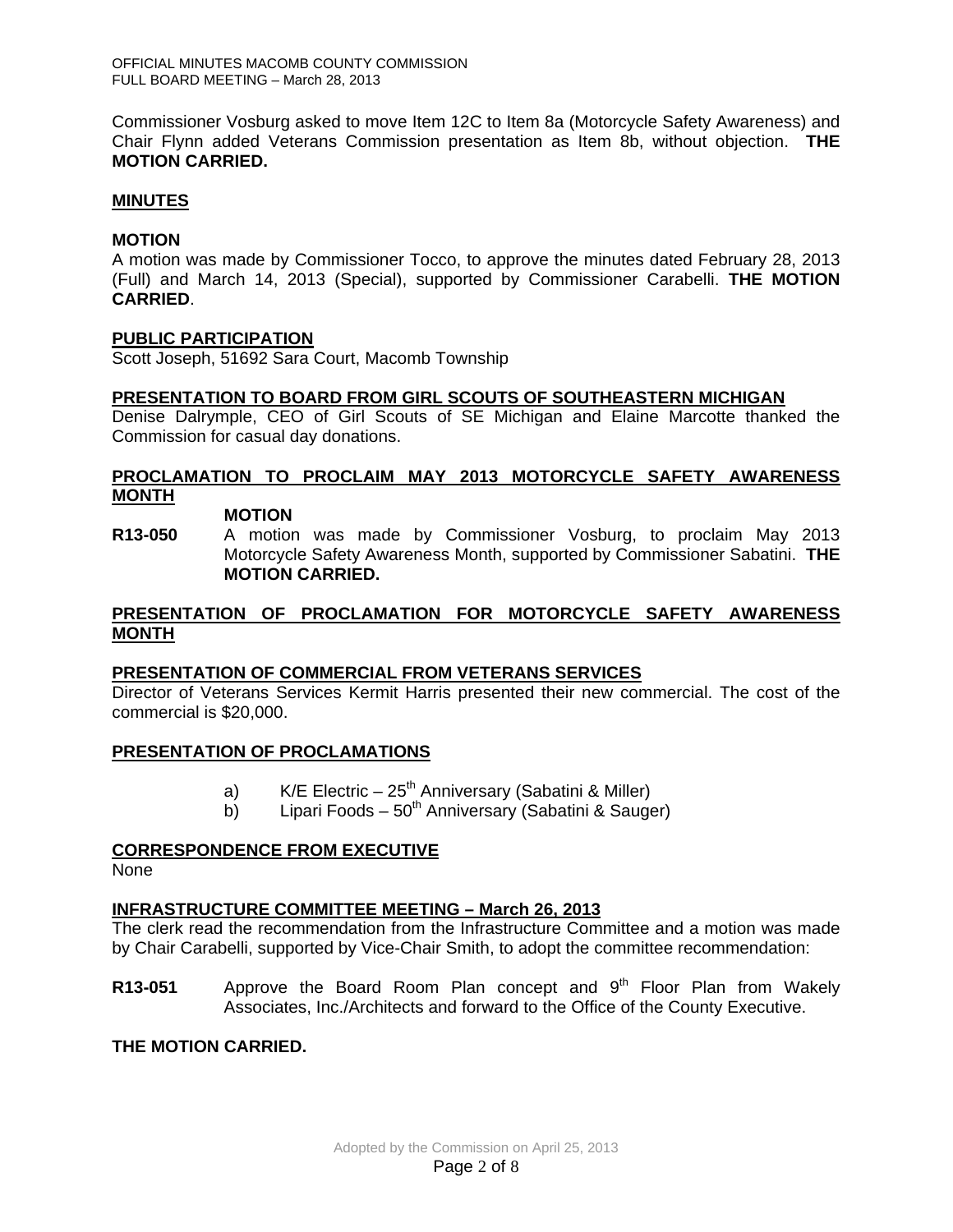## **FINANCE COMMITTEE MEETING – March 27, 2013**

The clerk read the recommendations from the Finance Committee and a motion was made by Chair Miller, supported by Vice-Chair Moceri, to adopt the committee recommendations:

- **R13-052** Concur with the recommendation of the County Executive and approve a contract between the County and the Dailey Company in the amount of \$5,027,100 for renovation and construction of the County Operations Center, as outlined; Further, a copy of this Board of Commissioners' action is directed to be delivered forthwith to the Office of the County Executive.
- **R13-053** Approve the contract (Addendum 2) and scope of work with AT&T/SBC for the E 9-1-1 System move and purchase of five additional positions in the amount of \$142,693 for Sheriff's Dispatch and the Operations Center; Further, a copy of this Board of Commissioners' action is directed to be delivered forthwith to the Office of the County Executive.
- **R13-054** Approve the Motorola Dispatch Relocation Contract in the amount of \$463,971; Further, a copy of this Board of Commissioners' action is directed to be delivered forthwith to the Office of the County Executive.
- **R13-055** Approve the Motorola MCC 7500 5-Position Add-On Contract in the amount of \$308,726; Further, a copy of this Board of Commissioners' action is directed to be delivered forthwith to the Office of the County Executive.
- **R13-056** Approve an increase in budgeted revenues and expenditures in the amount of \$6,000, reflecting a donation received by the MCCSA Head Start Program; Further, this budget action addresses budgetary issues only. It does not constitute the Commission's approval of any County contract. If a contract requires Commission approval under the County's Contracting Policy or the County's Procurement Ordinance, such approval must be sought separately; Further, a copy of this Board of Commissioners' action is directed to be delivered forthwith to the Office of the County Executive.
- **R13-057** Approve an increase in budgeted revenues and expenditures in the 2012/2013 Macomb County Community Services Agency's Community Service Block Grant (CSBG) Fund in the amount of \$148,659, bringing the total grant to \$1,254,516; Further, this budget action addresses budgetary issues only. It does not constitute the Commission's approval of any County contract. If a contract requires Commission approval under the County's Contracting Policy or the County's Procurement Ordinance, such approval must be sought separately; Further, a copy of this Board of Commissioners' action is directed to be delivered forthwith to the Office of the County Executive.
- **R13-058** Approve receipt of Low Income Home Energy Assistance Program (LIHEAP) grant funds for Macomb County Community Services Agency's Weatherization Assistance Program in the amount of \$354,037; Further, this budget action addresses budgetary issues only. It does not constitute the Commission's approval of any County contract. If a contract requires Commission approval under the County's Contracting Policy or the County's Procurement Ordinance, such approval must be sought separately; Further, a copy of this Board of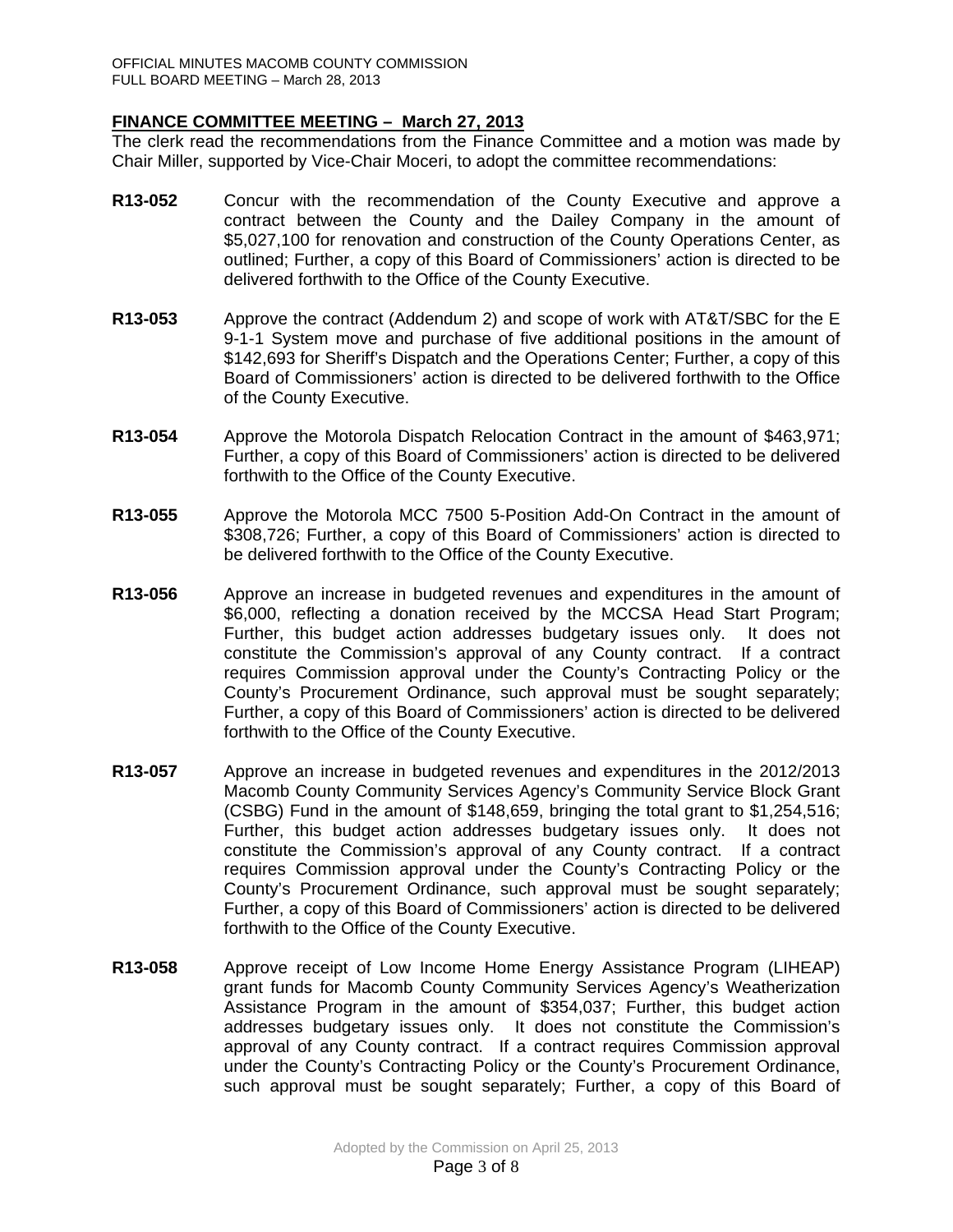Commissioners' action is directed to be delivered forthwith to the Office of the County Executive.

- **R13-059** Approve an increase in budgeted revenues and expenditures in the 2012/2013 Macomb County Community Services Agency's TEFAP (Commodity Food) fund in the amount of \$650,000 to reflect the value of donated food for the 2012/2013 Fiscal Year; Further, this budget action addresses budgetary issues only. It does not constitute the Commission's approval of any County contract. If a contract requires Commission approval under the County's Contracting Policy or the County's Procurement Ordinance, such approval must be sought separately; Further, a copy of this Board of Commissioners' action is directed to be delivered forthwith to the Office of the County Executive.
- **R13-060** Approve an increase in the 2012/2013 Macomb County Community Services Agency's Macomb Food Program in Donations (revenues) and Supplies-Food (expenditures) in the amount that donations exceed the current budget on a yearto-date basis; the current actual donations exceed budgeted donations by \$8,000; Further, this budget action addresses budgetary issues only. It does not constitute the Commission's approval of any County contract. If a contract requires Commission approval under the County's Contracting Policy or the County's Procurement Ordinance, such approval must be sought separately; Further, a copy of this Board of Commissioners' action is directed to be delivered forthwith to the Office of the County Executive.
- **R13-061** Approve an increase in budgeted revenues and expenditures in the 2012/2013 Macomb County Community Services Agency's Macomb Food Program fund in the amount of \$3,000,000 to reflect the value of donated food for the 2012/2013 Fiscal Year; Further, this budget action addresses budgetary issues only. It does not constitute the Commission's approval of any County contract. If a contract requires Commission approval under the County's Contracting Policy or the County's Procurement Ordinance, such approval must be sought separately; Further, a copy of this Board of Commissioners' action is directed to be delivered forthwith to the Office of the County Executive.
- **R13-062** Approve an increase in General Fund budgeted revenues and expenditures in the amount of \$26,087 for the Department of Senior Services for the purchase of equipment for the Adult Day Service Program; Further, this budget action addresses budgetary issues only. It does not constitute the Commission's approval of any County contract. If a contract requires Commission approval under the County's Contracting Policy or the County's Procurement Ordinance, such approval must be sought separately; Further, a copy of this Board of Commissioners' action is directed to be delivered forthwith to the Office of the County Executive.
- **R13-063** Approve an increase in Senior Citizen Services general fund budget for \$27,727.72 in special needs funds which have been received throughout previous years through fundraising efforts; the requested funds are currently in the fund balance; Further, this budget action addresses budgetary issues only. It does not constitute the Commission's approval of any County contract. If a contract requires Commission approval under the County's Contracting Policy or the County's Procurement Ordinance, such approval must be sought separately;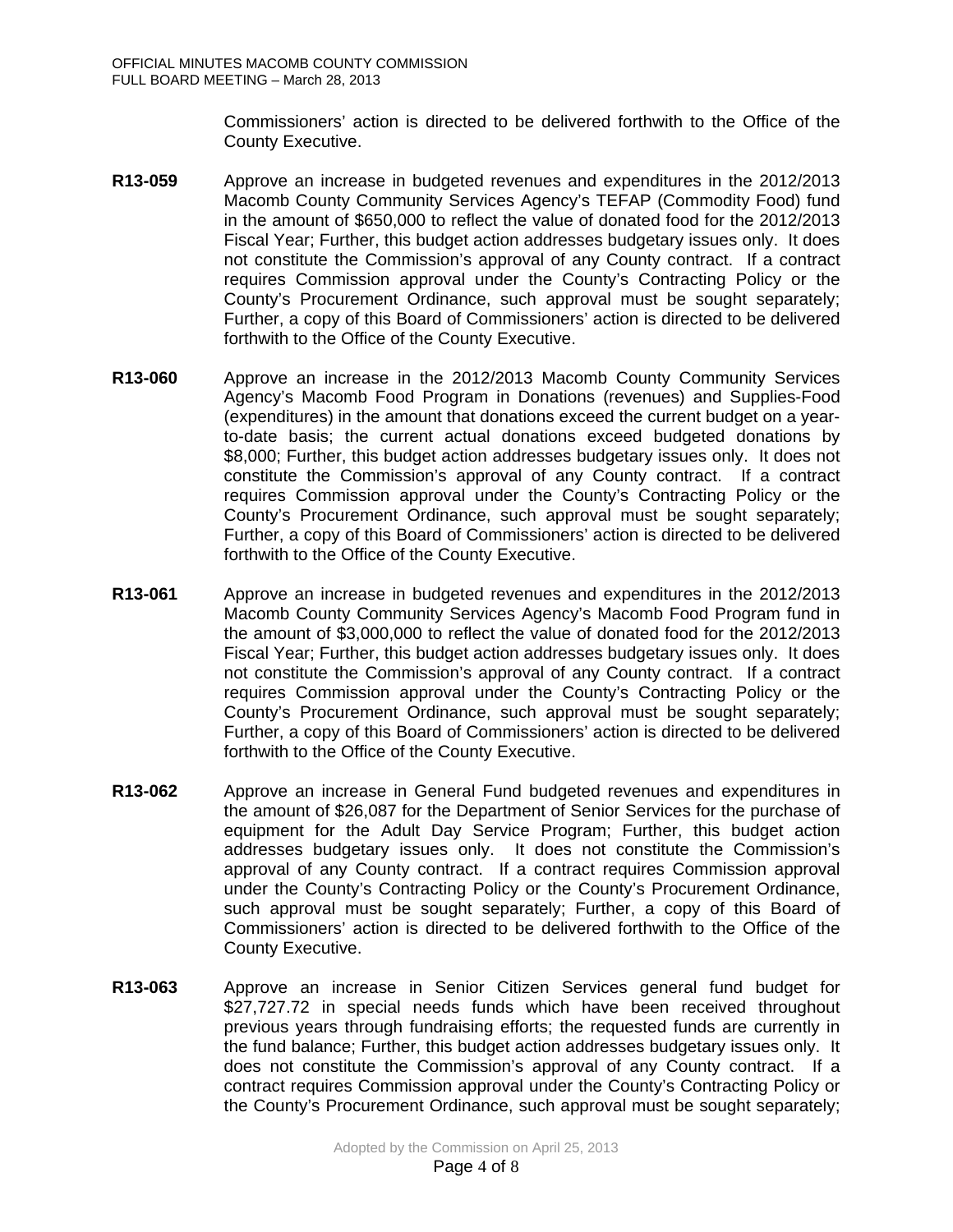Further, a copy of this Board of Commissioners' action is directed to be delivered forthwith to the Office of the County Executive.

- **R13-064** Approve an increase in budgeted revenues and expenditures for the 2012/2013 Health Department's Non-Community Water Supply (NCWS) Program fund in the amount of \$169, bringing the total NCWS Program grant funding to \$21,435; Further, this budget action addresses budgetary issues only. It does not constitute the Commission's approval of any County contract. If a contract requires Commission approval under the County's Contracting Policy or the County's Procurement Ordinance, such approval must be sought separately; Further, a copy of this Board of Commissioners' action is directed to be delivered forthwith to the Office of the County Executive.
- **R13-065** Approve an increase in budgeted revenues and expenditures for the 2012/2013 Health Department's Health Grant Fund – Healthy Communities Program (colorectal cancer community outreach training) in the amount of \$3,500, which has been provided by an American Cancer Society grant to support colorectal cancer education and awareness in Macomb County; Further, this budget action addresses budgetary issues only. It does not constitute the Commission's approval of any County contract. If a contract requires Commission approval under the County's Contracting Policy or the County's Procurement Ordinance, such approval must be sought separately; Further, a copy of this Board of Commissioners' action is directed to be delivered forthwith to the Office of the County Executive.
- **R13-066** Approve an increase in budgeted revenues and expenditures for the 2012/2013 Health Department's Pharmacy Outreach Medication Collection (POMC) Program (Health Grant Fund) in the amount of \$4,400, bringing the total POMC Program grant funding to \$49,400; Further, this budget action addresses budgetary issues only. It does not constitute the Commission's approval of any County contract. If a contract requires Commission approval under the County's Contracting Policy or the County's Procurement Ordinance, such approval must be sought separately; Further, a copy of this Board of Commissioners' action is directed to be delivered forthwith to the Office of the County Executive.
- **R13-067** Approve an increase in budgeted revenues and expenditures for the 2012/2013 Health Department's DEQ Support #4 Drinking Water Program (Health Grant Fund) in the amount of \$8,437.04, bringing the total program budget to \$43,437.04; Further, this budget action addresses budgetary issues only. It does not constitute the Commission's approval of any County contract. If a contract requires Commission approval under the County's Contracting Policy or the County's Procurement Ordinance, such approval must be sought separately; Further, a copy of this Board of Commissioners' action is directed to be delivered forthwith to the Office of the County Executive.
- **R13-068** Approve an increase in budgeted revenues and expenditures for two 2012/2013 Health Department Public Health Emergency Preparedness Program grant funds with a combined increase amount of \$17,565, bringing the total combined grant funding for these two programs to \$333,780; Further, this budget action addresses budgetary issues only. It does not constitute the Commission's approval of any County contract. If a contract requires Commission approval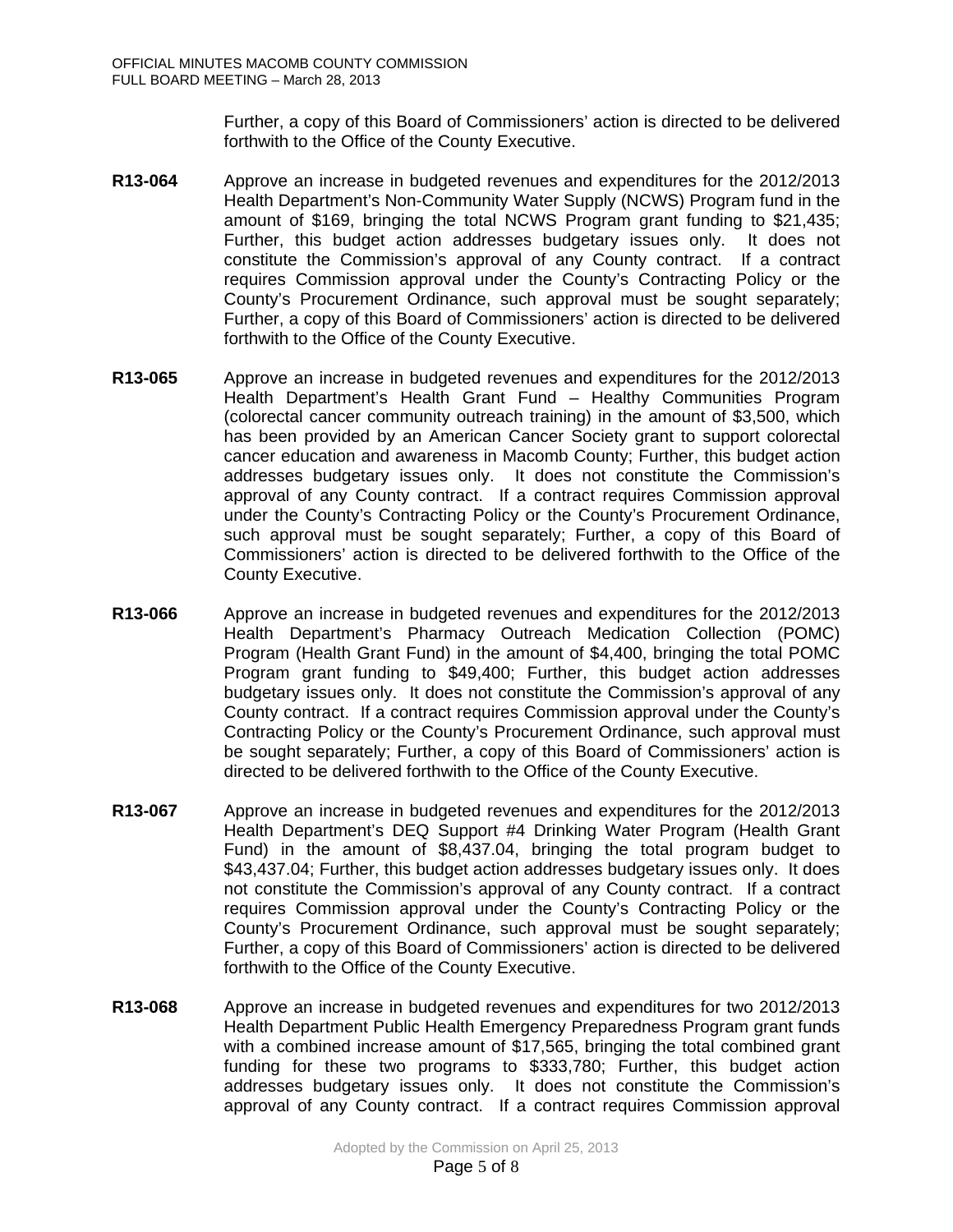under the County's Contracting Policy or the County's Procurement Ordinance, such approval must be sought separately; Further, a copy of this Board of Commissioners' action is directed to be delivered forthwith to the Office of the County Executive.

- **R13-069** Approve an increase in budgeted revenues and expenditures for the 2012/2013 Health Department's Health Grant Fund to accommodate the end date extension for the GLRI – Household Hazardous Waste Shoreline Collection Project in the amount of \$23,708.80; Further, this budget action addresses budgetary issues only. It does not constitute the Commission's approval of any County contract. If a contract requires Commission approval under the County's Contracting Policy or the County's Procurement Ordinance, such approval must be sought separately; Further, a copy of this Board of Commissioners' action is directed to be delivered forthwith to the Office of the County Executive.
- **R13-070** Approve an increase in budgeted revenues and expenditures for the 2012/2013 Health Department's Health Grant Fund to accommodate the end date extension for the GLRI – Illicit Discharge Elimination Program in the amount of \$37,757.09; Further, this budget action addresses budgetary issues only. It does not constitute the Commission's approval of any County contract. If a contract requires Commission approval under the County's Contracting Policy or the County's Procurement Ordinance, such approval must be sought separately; Further, a copy of this Board of Commissioners' action is directed to be delivered forthwith to the Office of the County Executive
- **R13-071** Concur with the recommendation of the County Executive and approve a contract between the County and the Arab Community Center for Economic and Social Services (ACCESS) for the provision of WIC services in the Sterling Heights area in the amount of \$105,300; Further, a copy of this Board of Commissioners' action is directed to be delivered forthwith to the Office of the County Executive.
- **R13-072** Approve an increase in budgeted revenues and expenditures for the 2012/2013 Health Department's Animal Shelter Act 287 Program in the amount of \$40,523, bringing the total program budget level to \$169,776; Further, this budget action addresses budgetary issues only. It does not constitute the Commission's approval of any County contract. If a contract requires Commission approval under the County's Contracting Policy or the County's Procurement Ordinance, such approval must be sought separately; Further, a copy of this Board of Commissioners' action is directed to be delivered forthwith to the Office of the County Executive.
- **R13-073** Approve the contract for the Courtview IJIS Broker module for the Circuit Court at a cost not to exceed \$71,580; Further, a copy of this Board of Commissioners' action is directed to be delivered forthwith to the Office of the County Executive.

## **THE MOTION CARRIED.**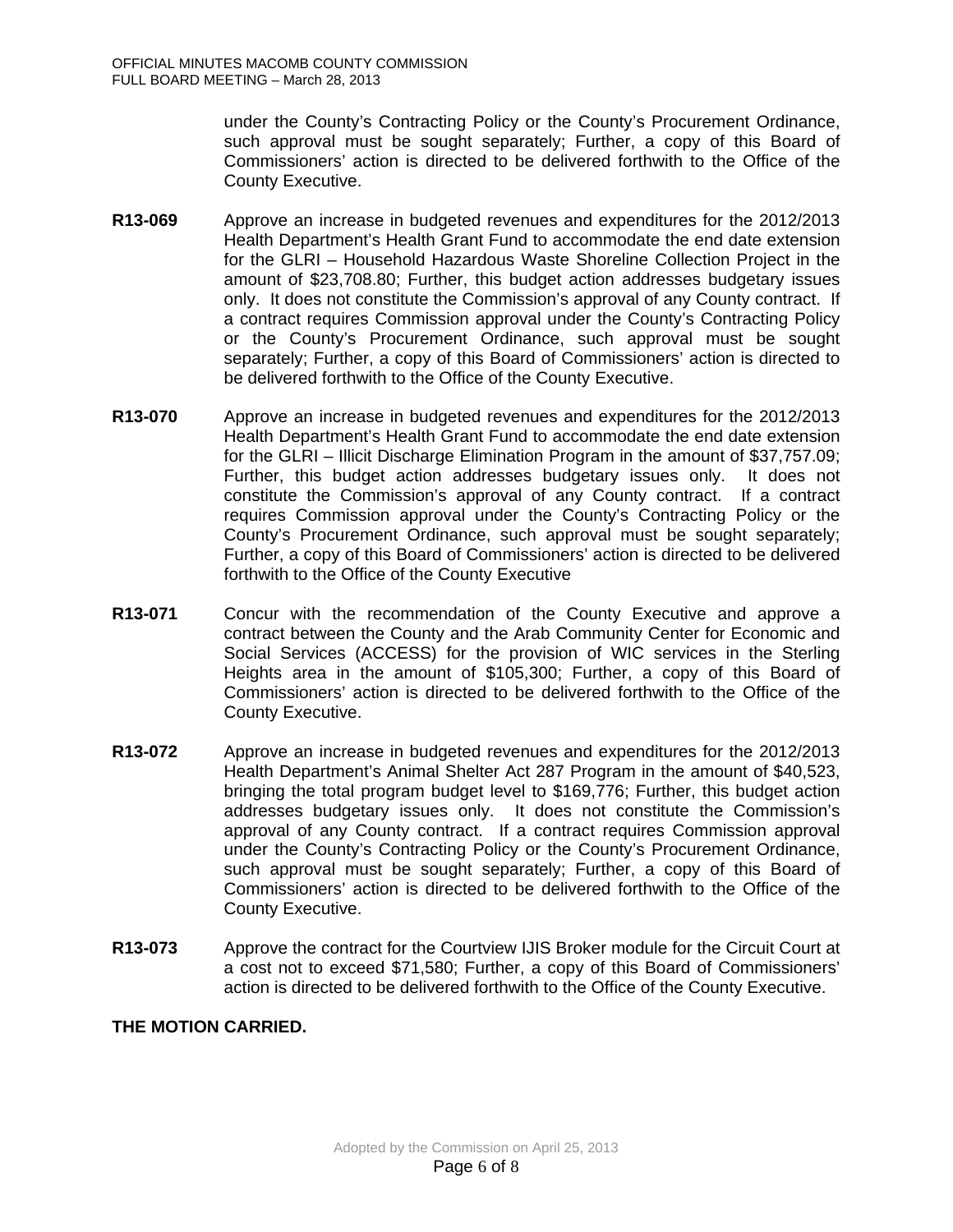#### **PROCLAMATIONS**

#### **MOTION**

A motion was made by Commissioner Moceri, to adopt the following Proclamations in their entirety, supported by Commissioner Miller.

- **R13-074** Commending Leaps and Bounds Family Services 25<sup>th</sup> Anniversary (offered by Moceri; recommended by Finance Committee on 03/27/13; Proc. #13-10)
- **R13-075** Commending Ron Current Retirement from Sterling Heights Regional Chamber of Commerce & Industry (offered by Flynn; Proc. #13-11)

#### **THE MOTION CARRIED.**

#### **BOARD CHAIR REPORT**

#### **MOTION**

**R13-076** A motion was made by Commissioner Carabelli, to receive and file the Board Chair report for March 2013, supported by Commissioner Tocco. **THE MOTION CARRIED.** 

#### **APPROVE COMMUNICATION PROTOCOL AGREEMENT**

#### **MOTION**

**R13-077** A motion was made by Commissioner Vosburg, to approve Communication Protocol agreement, supported by Commissioner Sauger. **THE MOTION CARRIED.** 

#### **CITIZEN INQUIRY RECEIVED ON 03/20/13**

#### **MOTION**

**R13-078** A motion was made by Commissioner Moceri, to refer the Citizen Inquiry form dated 03/20/13 from Denise M. Dilay to the Office of the County Executive, supported by Commissioner Tocco. **THE MOTION CARRIED.** 

#### **NEW BUSINESS**

None

#### **PUBLIC PARTICIPATION**

None